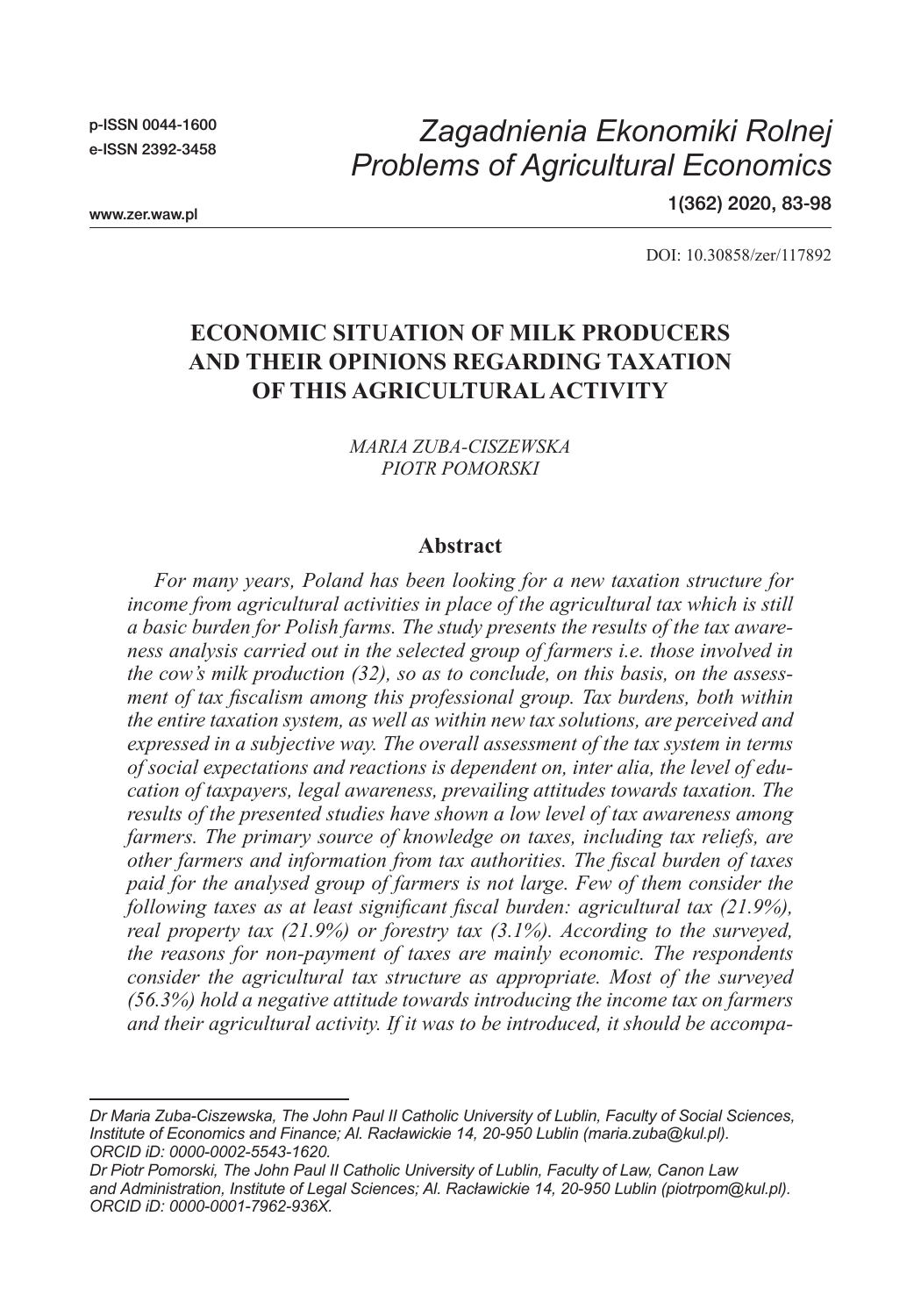*nied by tax reliefs, associated mainly with crisis situations, as well as investment allowances and reliefs dependent on the farm size. Despite modernisation or acquisition of new land incorporated into their farms, some farmers have not used an investment allowance. The reason for this state of affairs was, inter alia, the lack of knowledge on the suitable legislation. Farmers have a poor knowledge on the methods of paying tax liabilities and mostly do not use them. Almost all (93.8%) farmers know the possibility of recovering some funds spent on diesel fuel used for the agricultural production on a basis of invoices presented. Few (6.3%) believe that the current limit of excise tax refund is satisfactory. More than 31% of the surveyed use professional assistance (mainly accounting offices) as regards implementing obligations related to VAT settlement. The selection of the settlement method is conditioned economically.*

**Keywords:** tax fiscalism, tax awareness, agricultural tax, milk producer.

**JEL codes:** H2, H31, Q12, Q14.

### **The phenomenon of fiscalism in the context of agricultural taxation**

Although the issue of fiscalism is the subject of many theoretical analyses and empirical experience, it has not been given a uniform definition. The interdisciplinary approach to the issue of fiscalism combines at least three crucial issues: problem of tax authority, analysis of social expectations and responses in the context of taxation and assessment of political and economic conditions. From the public perspective, the essence of fiscalism consisting in shaping the scale and structure of tax burdens is the domain of the state, as other entities do not have sovereignty over financial, tax and customs issues (Owsiak, 2002). The doctrine stipulates that any tax – including the agricultural tax – is a political problem of the authority, and the decision to distribute tax burdens is in the hands of the current political majority in the resolution-passing bodies of the state and local government (Gomułowicz and Małecki, 2006). Fiscalism is one of the most important elements determining the proper functioning of entrepreneurs and other entities (including farmers), especially in terms of their independence and self-financing. Assuming that the tax system is a derivative of political activities, it should be created and modified so as to implement both fiscal and non-fiscal tasks in the optimal manner. Taking into account the fiscal criteria, the tax system is a complex structure built to meet the demand of public authorities for funds taken from taxpayers' pockets (Gilowska, 2003).

From taxpayers' perspective, all tax burdens are experienced and expressed in a subjective manner. When selecting proper tax instruments, the authority in the "tax state" must be very sensitive to all signals from taxpayers related to responses to taxation. Therefore, the extraction of the full economic potential from taxes, while maintaining tax justice, seem to be the ultimate objectives of the tax policy and the tax system. Taxation ideas and strategies are an expression of ever-changing social and economic conditions, a different meaning given to values and legal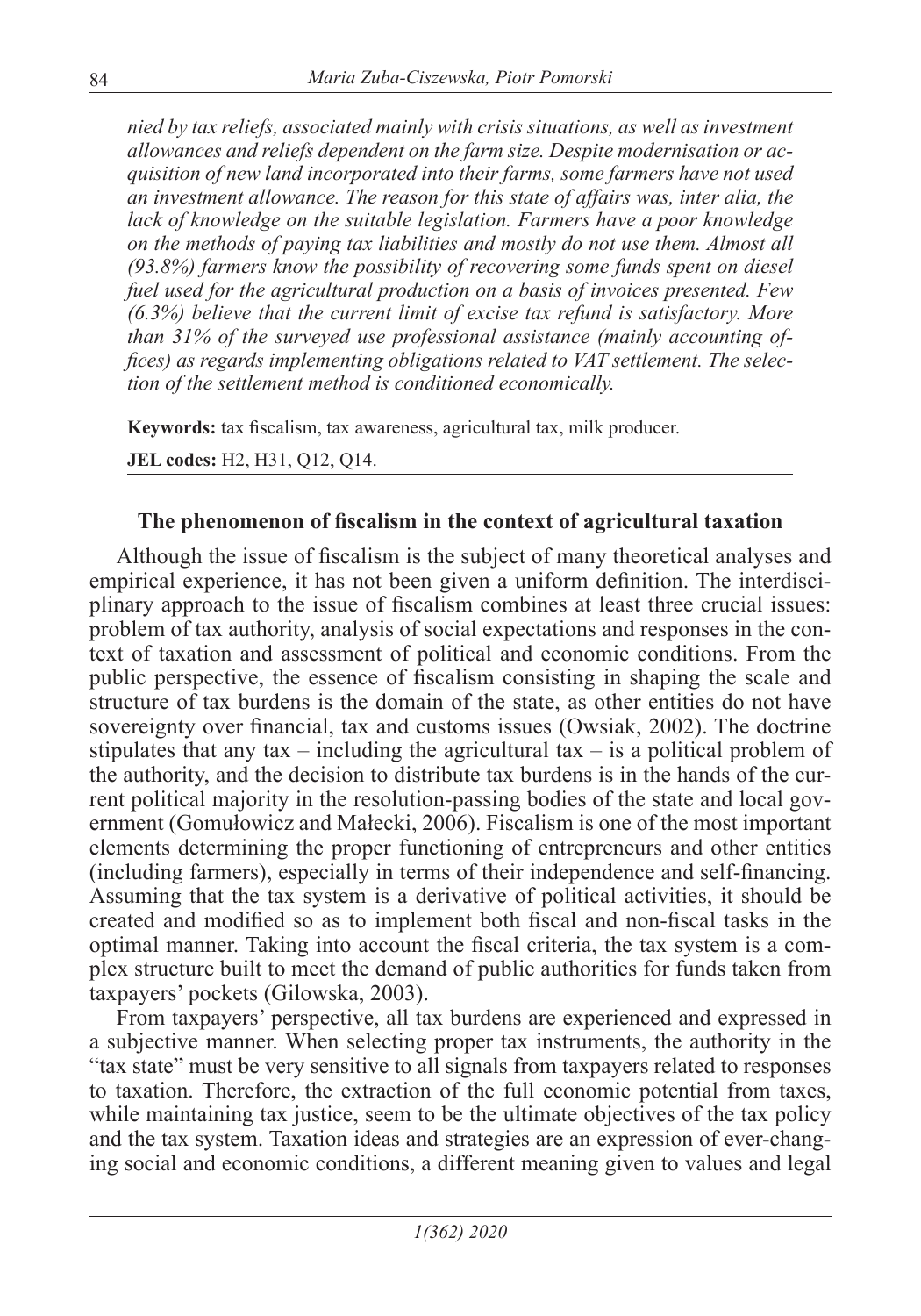norms in the light of a constant conflict between the budget needs and economic interests of taxpayers. The creation of tax burdens must be based on a well-thought operation of the power apparatus geared towards achieving the objectives which are identified ex ante and agreed by way of compromise, rather in a long than short term. The literature points out that the tax burden should be determined by the structure of the economy resulting from the integrated budget functions and technological conditions that determine the level of labour productivity and employment (Żyżyński, 2009).

Fiscalism is assessed on certain scales and the tax is considered excessive if, in order to pay it, the taxpayer must limit expenses on developing agricultural or non-agricultural activity, or when he is not longer interested in increasing income from that activity or from own labour (Pietrewicz, 1993). Conversely, we can speak about the reasonable level of fiscalism when the scale of public authorities' interference in income of individual or corporate entities allows to meet the needs of public authorities in terms of income, allows farmers and entrepreneurs to function and develop and also allows households to meet their consumer needs at the best level, thus creating conditions for saving money (Dynus, 2007). It should also be remembered that the degree of fiscalism is determined primarily by the conditions and barriers of the expenditure policy. Therefore, excessive fiscalism negatively affects not only the social reception of taxes, manifested by an increased scale of evasions or tax savings, but is also a sort of trap for the legislator, who will now find it more difficult to withdraw from previously promised and legally adopted public expenses (Grądalski, 2004).

It should also be stressed that the existing legal regulation, legal awareness, ethical assessment, the level of education of taxpayers should be taken into account when selecting the measures and objectives of tax policy, also that addressed to agriculture. An important objective of this policy is to properly balance the public and private interests so as to ensure harmony between the need to provide public funds for the efficient functioning of state institutions while minimising the nuisance of tax burdens (Pietrewicz, 1993). It also seems that if taxpayers approve not only the level of burden, but also the way the authorities redistribute taxes paid, then the pressure of tax fiscalism will not be so clearly experienced. In this sense, the authorities should inform and educate taxpayers about what tax revenues are spent on. Providing taxpayers with at least minimum control over tax redistribution is a distinguishing feature of the modern, democratic tax system (Listokin and Schizer, 2013). The effectiveness of the tax system is determined not only by the amount of tax revenues collected in the budget, but also by what attitudes towards taxation are dominant, whether the severity of tax sanctions or inevitability of tax controls will be the factors, at any given time and place, triggering a better motivation to pay taxes. Decentralisation of public finance, support for private initiatives, stimulation of efficiency of management are factors which do not correspond to the excessively fiscal tax system. The taxation bases and rates should be constructed in such a way as to increase social prosperity. The higher are material inequalities in the society, the lower is the level of this prosperity – as well as the level of tax justice (Heady,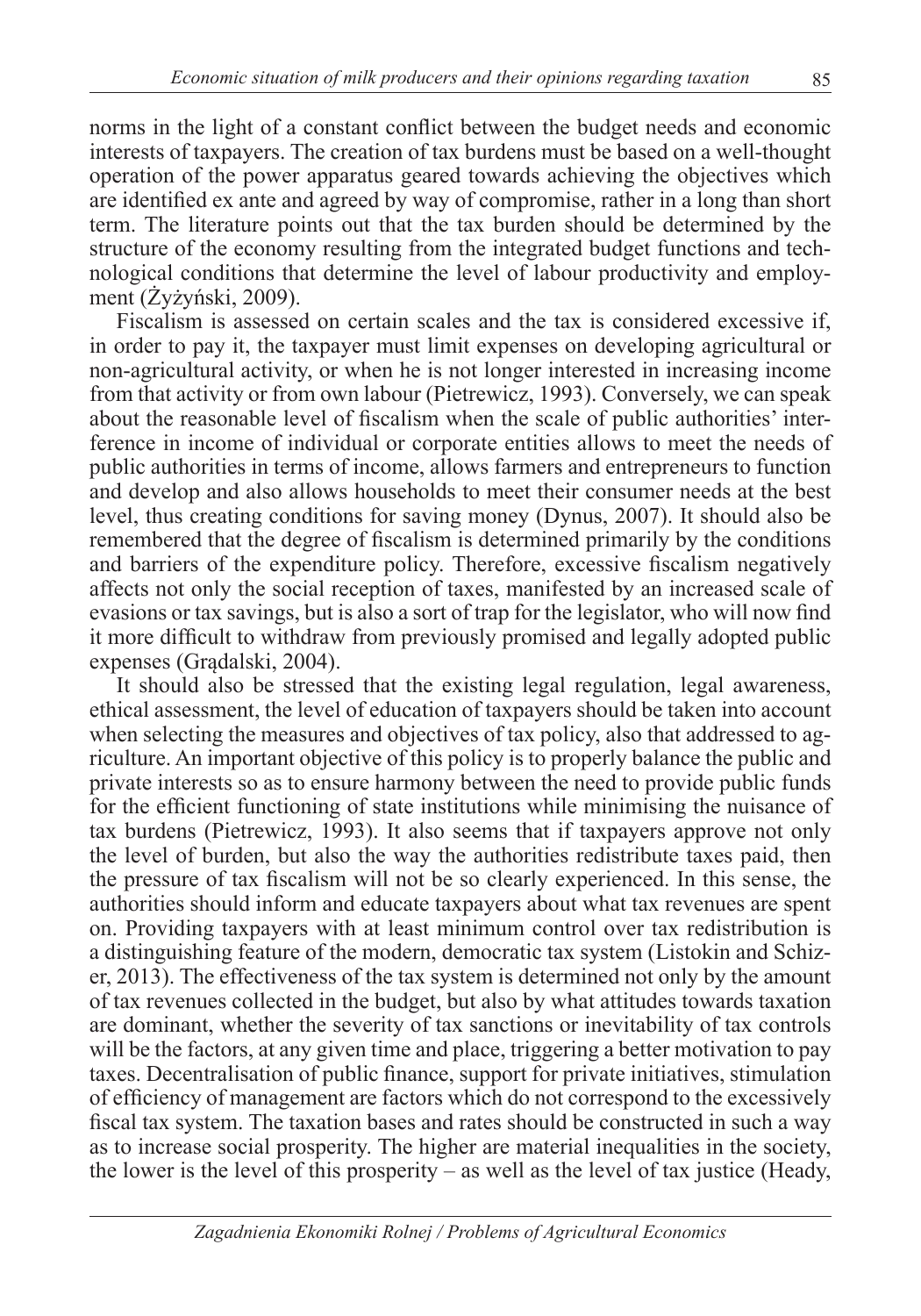2007). This is not just about material priorities; the feeling of prosperity is affected by the conditions of living, health and its protection, environmental cleanliness, guarantee of employment according to qualifications and for a decent remuneration, finally – real opportunities for professional advancement (Winiarski, 2000).

Agriculture is a specific sector of the economy and its main objective is to provide food security. Agricultural activity is characterised by the seasonality of production, limited mobility of production factors (especially land), short-term market variability and the specificity of agricultural turnover. It is encumbered with a high level of risk (Adamowicz, 2019). Thus, aspects other than purely fiscal ones are taken into account when taxing agricultural activity. The factors such as the agrarian structure, production structure or structure of agricultural services have a major impact when selecting the taxation method for agricultural activity. The attitude of a given state towards agriculture (in a form of support or neutrality) affects the selection of the relevant tax model. In the case of European countries, three groups of countries can be identified in this regard (Burzec, 2018; Gruziel and Raczkowska, 2018). Taxation of agriculture in Poland has changed according to historical conditions (Podstawka, 1995). Currently, taxation of Polish farms includes taxes of income, property or revenue character. Farmers also pay certain levies (Kulawik, Lelong, Pawłowska-Tyszko and Soliwoda, 2013). However, property taxes remain the most typical fiscal burdens on agriculture; although they do not play a leading role in the general tax system, they are an important source of local government's income in most countries (Presbitero, Sacchi and Zazarro, 2014).

The objective of the study is to assess tax awareness of the selected group of farmers, i.e. those involved in the cow's milk production. The task is to answer important questions, i.e. what is the state of knowledge of the respondents regarding taxes and the need to incur tax burdens, what is their knowledge on various settlement options, what benefits for different types of farms are brought by various solutions and proposed tax reliefs, whether tax awareness is related to the economic situation of the farm. The results presented are part of the studies on assessing current tax solutions in agriculture and a proposal of their reform.<sup>1</sup>

#### **Economic situation of milk producers**

The study sample, selected purposively, consisted of 32 farms specialised in rearing dairy cows from the following voivodeships: Podlaskie (19), Łódzkie (5), Lubelskie (4), Świętokrzyskie (2), Mazowieckie (2). Among 120 persons from the analysed farms, young persons (up to 18 years) represented 12.5%, while retirees accounted for 16.7%, of which the number of female retirees was twice higher than the number of male retirees. The largest group (43.3%) were persons aged 35-60 (65). Among adults, males were dominant (53.3%), and half of them were aged 35-65. On 59% of farms, their managers (one or both) had agricultural education, including higher education. Over 1/3 of female farmers and only 4 male

<sup>1</sup> These studies were conducted in 2017 as part of the project "New model of taxation of agriculture in Poland", NCN, DEC-2013/09/B/455/04503.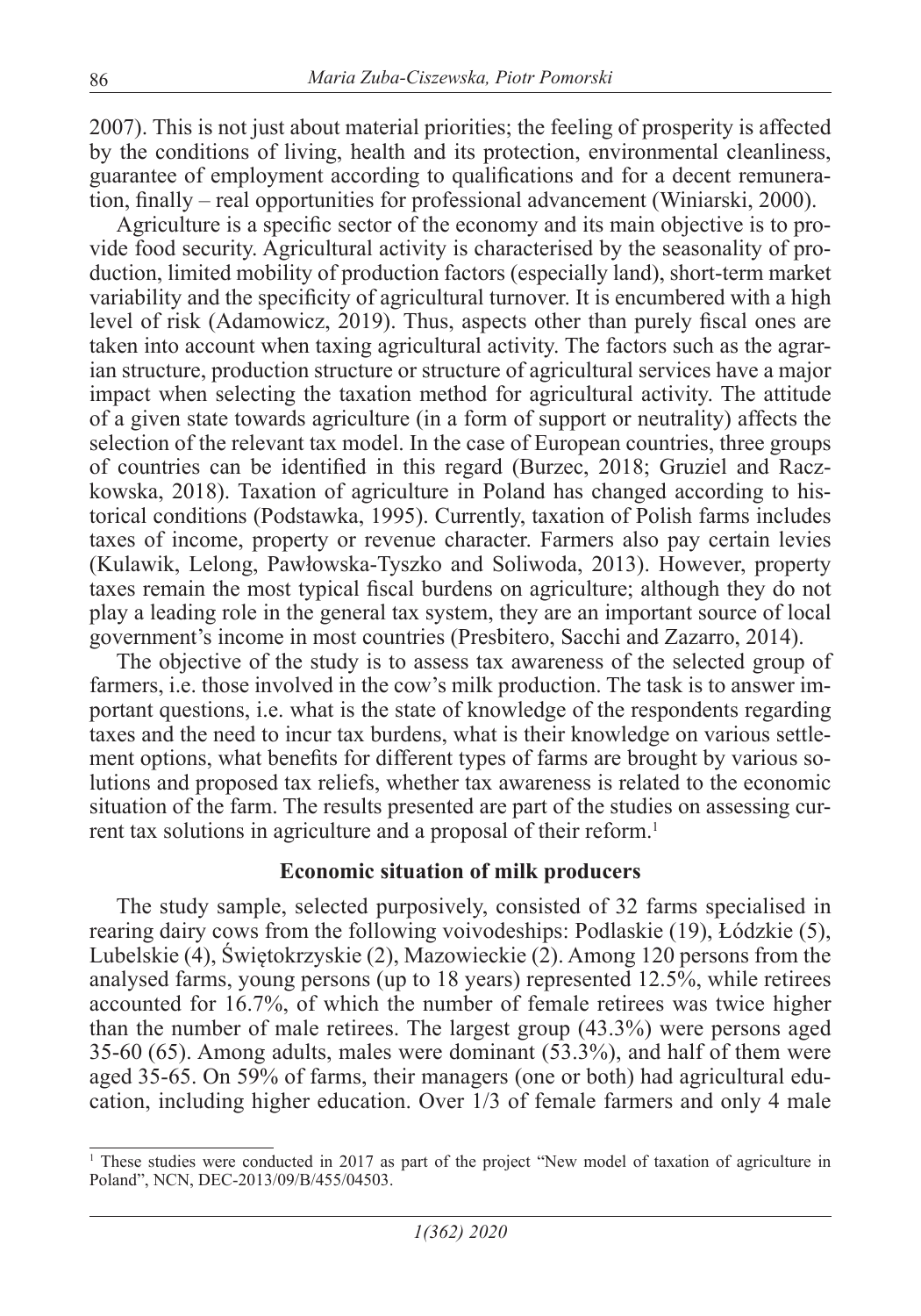farmers had higher non-agricultural education. On 25 farms, there were young persons below 35, but only on 8 of them it was declared that any of children would take over the farm and continue the agricultural production. On half of farms, there were no retirees. Most farms were small (40.6% up to 10 ha of UAA) and medium small (34.4%, 10-20 ha). Only six farms had 20-30 ha of own UAA and two were large farms (from 30 to 50 ha). On 22 farms, UAA was additionally leased, on 15 of them this area did not exceed 10 ha and only two used more than 30 ha. On half of farms, PG accounted for more than 50% of UAA, in the case of leased PG this percentage was obtained by only 6 farms. The average value of production assets in a form of buildings and structures was PLN 314.5 thousand, of machinery and vehicles – PLN 286.6 thousand, other elements, including the production herd – PLN 100 thousand. However, for half of farms those values were lower (by 25, 30 and 10%).

Most analysed farms (24) are planning to continue their specialisation in the milk production. But only 10 of them consider their farm as developmental and 12 – as stabilised, in two cases the opinion was "non-developmental farm". According to plans for a few next years, two farms will be taken over by younger successors, one will reduce its activity due to the lack of successors and the unprofitability of production, one will be sold. In relation to 11 farms which are considered as developmental (7) or stabilised (4), it is planned to expand them, mainly for economic reasons (32% of answers) such as the increase in income, in the profitability of production, in the production scale and investment activity, including investments in land. As many as 17 farms are to be left unchanged in the nearest years. The reasons for this plan are mostly negative. The highest number of answers (38%) concerned the low profitability of milk production, including low and variable prices for milk, unstable situation and related uncertain future and the lack of opportunities to develop the farm. Threats regarding the labour resource (age, lack of workers or successors, lack of time, disease) accounted for 26% of all answers and those related to capital (no funds, necessity to repay already contracted credits, fear of contracting a credit) – 14%. The positive reasons for the lack of change on the farms, such as sufficient income achieved, land resource owned or the number of cows and related suitable production scale accounted for only 14% of answers.

Nearly half of farms (15) in the nearest years are planning to invest in purchasing animals, equipment and machinery (8), construction work (6), and even in additional production (northern highbush blueberry). For 14 farms, savings are the main source of financing investments. For other (18) entities surveyed, these are credits granted mainly by a cooperative bank (12). The dominance of cooperative banks in granting investment credits to farmers results, inter alia, from the implementation of the "relationship banking" model, based on close contacts with customers and processing the possibly extensive set of information about them (Kulawik and Ziółkowska, 2006), which is important when selecting a bank by farmers. These banks reduce credit constraints resulting from information asymmetry (Kata, 2010). Farmers have no problem either with repaying their liabilities  $(93.8\%)$  or access to credits  $(100\%).$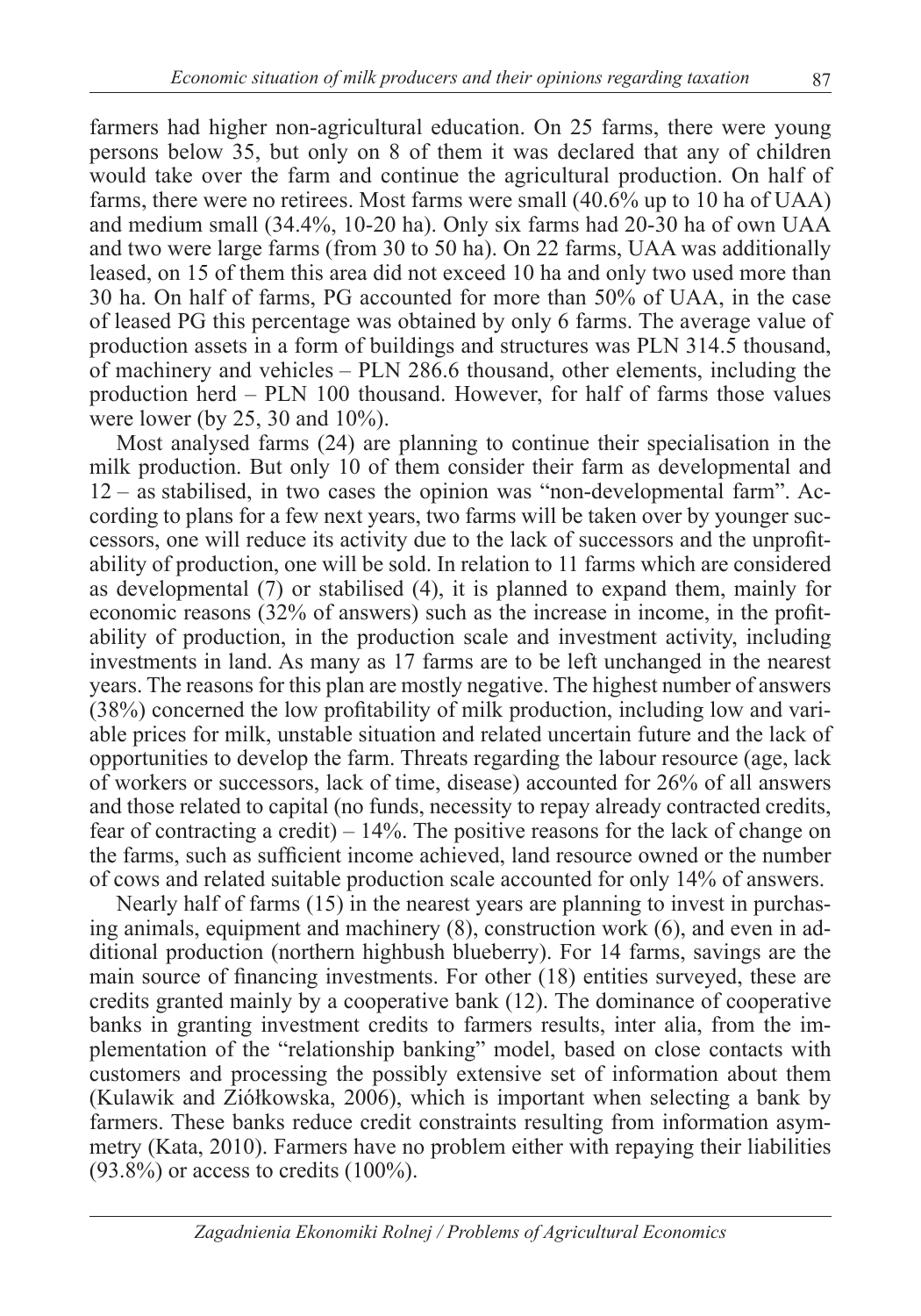The average value of the commodity production obtained by farms was PLN 198.2 thousand, whereby for half of farms this production was lower by 20%. Income achieved from the sale of agricultural production amounted to, on average, PLN 95 thousand but for half of farms it was significantly lower (PLN 62.5 thousand). On average, subsidies obtained by the farm accounted for, on average, almost 48% of income from production, and reached 32% in every other farm. That is why 65% of the surveyed assessed the positive impact of the accession to the EU on the economic situation of farms, thus confirming that the CAP had a significant impact on the state of agriculture in the country, including the situation of farms (Krzyżanowski, 2015).

For only half of farms (17), income achieved would allow them to develop in the future, and for 3/4 it is sufficient to avoid using external sources. For 22 farms, the level of income is sufficient to cover consumer needs to a degree which is at least fairly good, and for 59% of them income also allows to save money. For 10 farms whose income satisfies the consumption only sufficiently, only 20% are able to save money.

#### **Tax awareness of milk producers surveyed**

Other farmers are a primary source of knowledge on taxes, including tax reliefs, for farmers, as indicated by  $3/4$  of them. For  $2/3$ , such sources are information from tax authorities and for 37.5% – media. Only 15.6% of farmers, as a source of information, indicated training courses organised for farmers. Tax awareness of the farmers surveyed is quite low. Although 84% of them declared they knew tax reliefs, usually only one type of relief was mentioned, in addition not always the one being applicable. The most popular tax relief is the construction/investment tax relief, which was indicated by half of the respondents as well as the land purchase tax relief (8 answers) and the natural disaster tax relief (6 answers). More than half of the surveyed (53%) used tax reliefs in the past, others did not use them due to the lack of knowledge on the existence of tax reliefs, necessity or non-compliance with the required criteria for granting tax reliefs.



*Fig. 1.* Tax burdens on farmers. Source: own study.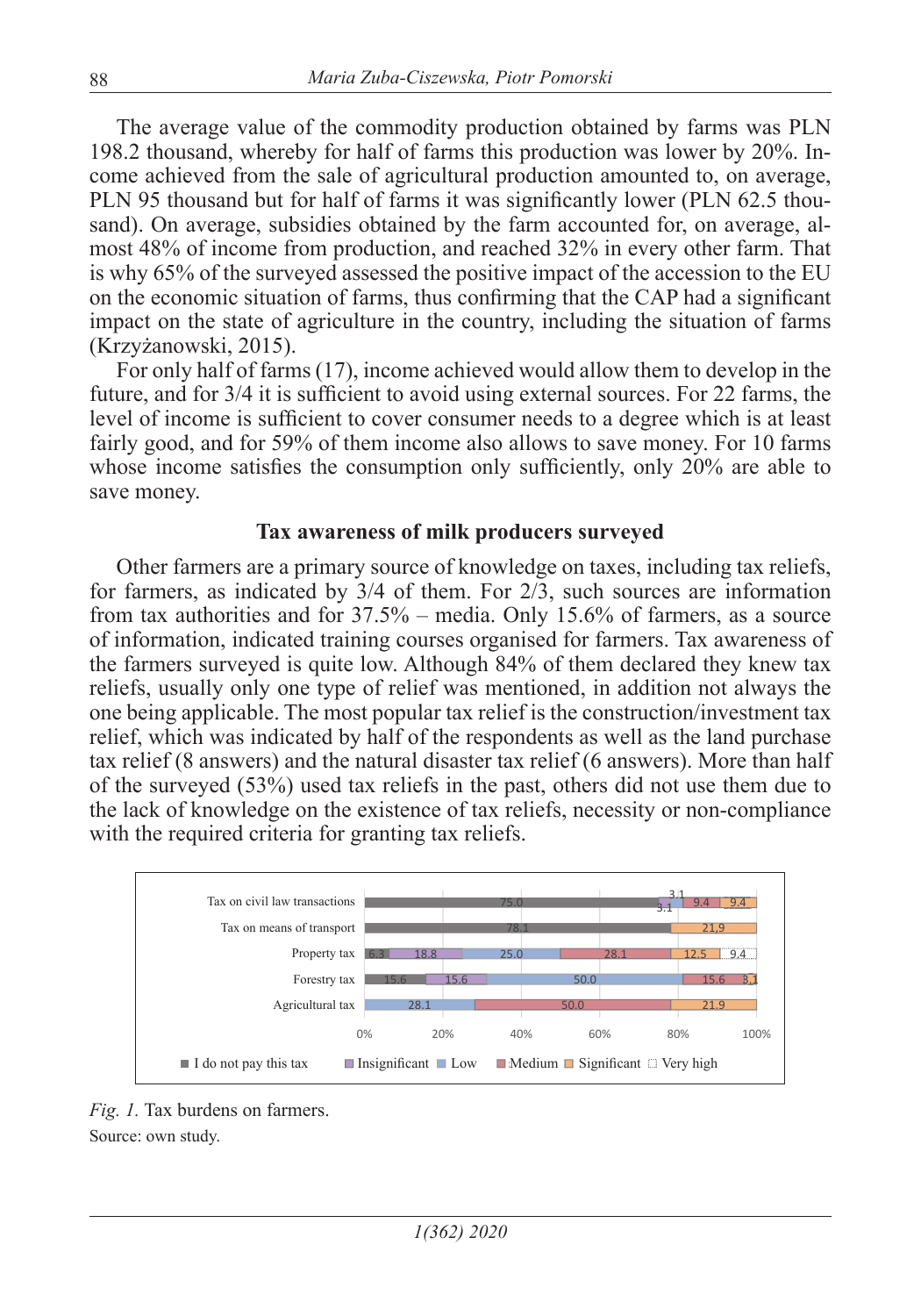The agricultural tax is not a heavy burden on farmers (Fig. 1). The majority of farmers (78.1%) stated that this tax is a fiscal burden on them to a low or medium extent. For almost 72% of the surveyed, the property tax is a burden on them to a medium extent at the most. The forestry tax is the least fiscally burdensome on farmers as only one in 27 persons paying indicated it as a significant burden. The tax on means of transport and the tax on civil law transactions is paid by few farmers (7 and 8 farmers, respectively), who feel their burden as significant at the most. None of the surveyed pays the income tax.

In the opinion of the respondents, the major reasons for which farmers do not pay taxes are economic: lack of funds, poor financial situation (12 answers), low income, low profitability of production (10). The individual persons indicated the excessively high level of taxes (3 times), natural disasters (1), fortuitous situations, forgetting, mess of documents (2). Therefore, reduced tax rates (53.1% of answers) and simplified tax settlements (28.6%) would contribute most to improving the collectability of taxes. More frequent tax controls or increased penalties for non-payment of taxes would be an effective tool to a lesser extent (16.4%).

The majority of the respondents (56.3%) have a negative attitude towards the introduction of income tax on farmers and their agricultural activity, and only 15.6% have a positive attitude. The rest  $(28.1\%)$  have no opinion on this matter. For most farmers, the most important tax reliefs accompanying the income tax introduced in the future (Fig. 2) should be tax reliefs granted in crisis situations, e.g. in the case of disasters or a fall in prices of agricultural crops (for 71.9% of persons). This is due to the risk which accompanies the agricultural production and manifests itself, inter alia, in the growing climate variability in recent years, the effects of which are experienced throughout Poland. However, still few farmers conclude a disaster insurance contract due to, inter alia, significant costs of taking out an insurance policy (Czekaj, 2016). Farmers also expect support in the event of a fall in prices in the market. The price risk in agriculture, due to time shifts between decision-making and the effect obtained, is large. The price risk is created by risk exposure, i.e. exposure to the undesirable consequences of uncertain events, and price variability (Figiel, Hamulczuk and Klimkowski, 2012). Price variability creates uncertainty regarding the implementation of the target (income) function by farmers. Therefore, even high variability will not necessarily significantly reduce the probability of implementing the price function (price risk) if there are tools that mitigate negative effects, e.g. state programmes (Hamulczuk, 2014), including tax reliefs.

Further positions in terms of relevance were occupied by tax reliefs related to investments in the farm (62.5%), tax reliefs depending on the farm size (56.3%), tax reliefs for young farmers (40.6%). Less important would be those related to the type of crops or breeding (34.4%), employment of a family or workers on the farm  $(31.3\%)$  or organic production  $(9.4\%)$ .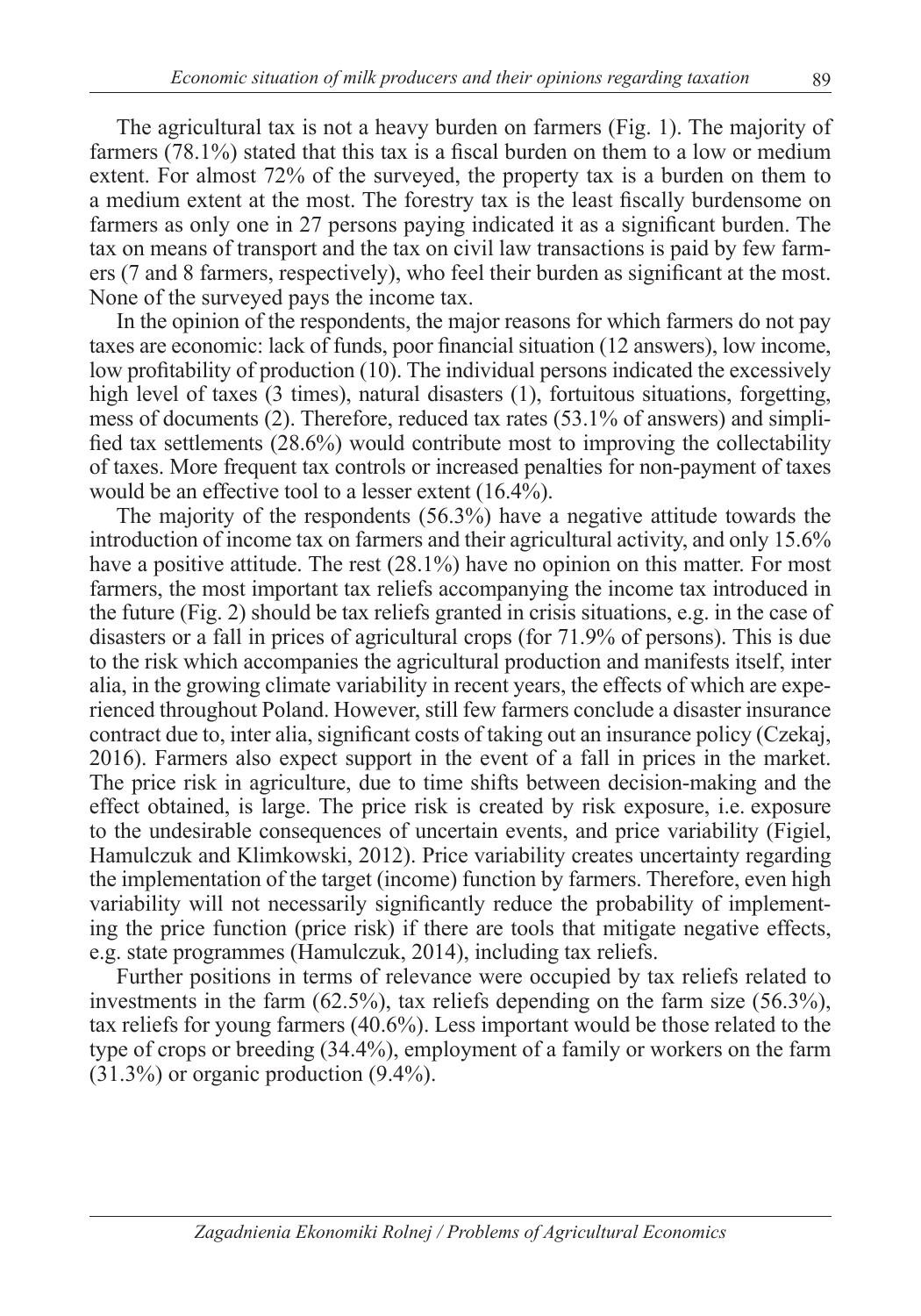

*Fig. 2.* Tax reliefs in income tax. Source: own study.

 Only every fourth farmer surveyed said that farmers are able to manage their tax matters on their own. This attitude results from the ignorance of the legislation. Almost 2/3 of the surveyed would like to have their tax calculated and the tax decision delivered by the tax authority. Lump-sum payment in advance as a form of the income tax on farmers would be chosen by 22% of them, and every eighth farmer would like to calculate and pay taxes on their own.

Since Poland's accession to the EU, the area of the farm has remained unchanged on half of farms. For 3 farms, this area decreased and, in the case of 13, it increased as a result of purchasing land (11) or lease (2). The source of funds for purchasing land was a credit or loan (6 answers), income achieved (5), savings (4) and subsidies (1). Land was most often purchased from a neighbour (10 times), and also from the family (2). No one indicated the Agricultural Property Agency. Some persons purchasing land (42.8%) did not use an exemption from the agricultural tax, mainly as a result of ignorance of that exemption. For three farms whose area decreased, this was due to a lack of persons to work on the farm resulting from the fact that the children had left for the city, land had been sold for fortuitous reasons, or for any other reason. On the other hand, half of farms have not changed their area. The farmers from those farms mentioned the following reasons: too high prices of agricultural land (62.5%), no profitability of increasing the agricultural production (50%), lack of own resources (50%), lack of available agricultural land in the area (37.5%), as well as lack of persons to work on the farm (31.3%). To a lesser extent, the reasons were the reluctance to contract a credit/loan for this purpose (12.5%) and the lack of creditworthiness (6.3%). The main incentive to expand the farm for all those who did not change it (Fig. 3) would be higher prices of products, i.e. milk (100%). This opinion confirms the studies on the important relation between the variability of prices of milk and the farm investment opportunities. Price fluctuations are particularly dangerous for implementing investments on smaller farms (Kołoszycz, 2017). For the majority of farmers surveyed in this group, of importance are also factors such as tax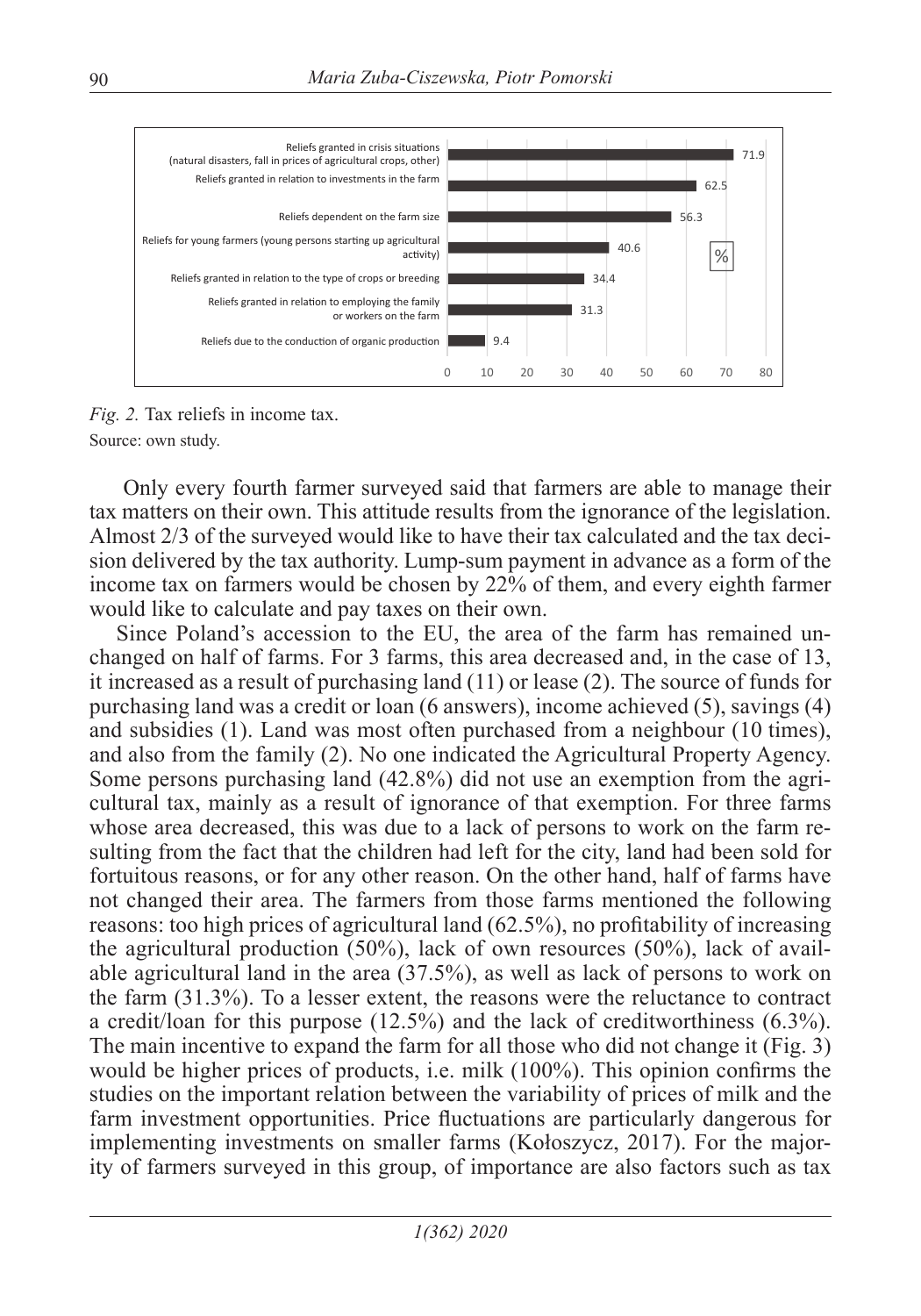exemptions or reliefs (81.3%), subsidies (81.3%), favourable economic situation in the agricultural market (75%). Less important (according to 12.5% of the surveyed) would be preferential credits or imitations of others in the neighbourhood or in the family.



*Fig. 3.* Determinants of expanding the farm  $\left(\frac{\%}{\%}\right)$ . Source: own study.

After 1 May 2004, half of farms were modernised. What was used for this purpose, were mainly savings (75%) and income achieved (62.5%), to a lesser extent – a credit or loan  $(43.8\%)$  or EU funds  $(43.8\%)$ . The modernisation mainly included the purchase of agricultural machinery and equipment (68.8%). Another type of modernisation was the expansion of livestock buildings (56.3%), their renovation (37.5%) or construction (37.5%), as well as the renovation of environmental facilities (18.8%), their expansion (6.3%) or construction (6.3%). Therefore, the type of modernisation of dairy farms, started in 1995 by preferential credits for the restructuring of the whole dairy industry from the state budget, which covered 3/4 of the interest rate, has remained. In the period of 1995-2005, the value of preferential credits granted to farmers in this industry amounted to PLN 1,069.5 million. In addition, from the SAPARD pre-accession programme farmers received PLN 77.6 million for the modernisation of farms, of which they spent 82% on the purchase of machinery and equipment for production, and 10% for the purchase of dairy cows of more productive breeds. These measures resulted in a very quick improvement in the quality of raw materials (Seremak- -Bulge (ed.), 2005). Only 10 farmers from 16 farms being modernised used the investment allowance in agricultural tax. The others did not use it as they were not entitled to receive this allowance (4 answers), it entailed too many formalities (3), they had no knowledge on it (3) or the rules were illegible for them (2), or because the source of investment was EU funds or other grants (3). All farmers not using the allowance stated that it should be extended. The allowance should also be granted for the modernisation or construction of buildings other than those used for the rearing, breeding and keeping of livestock, the allowance should include the acquisition of necessary agricultural machinery within the farm, the allowance should cover the costs incurred when starting to conduct organic farming,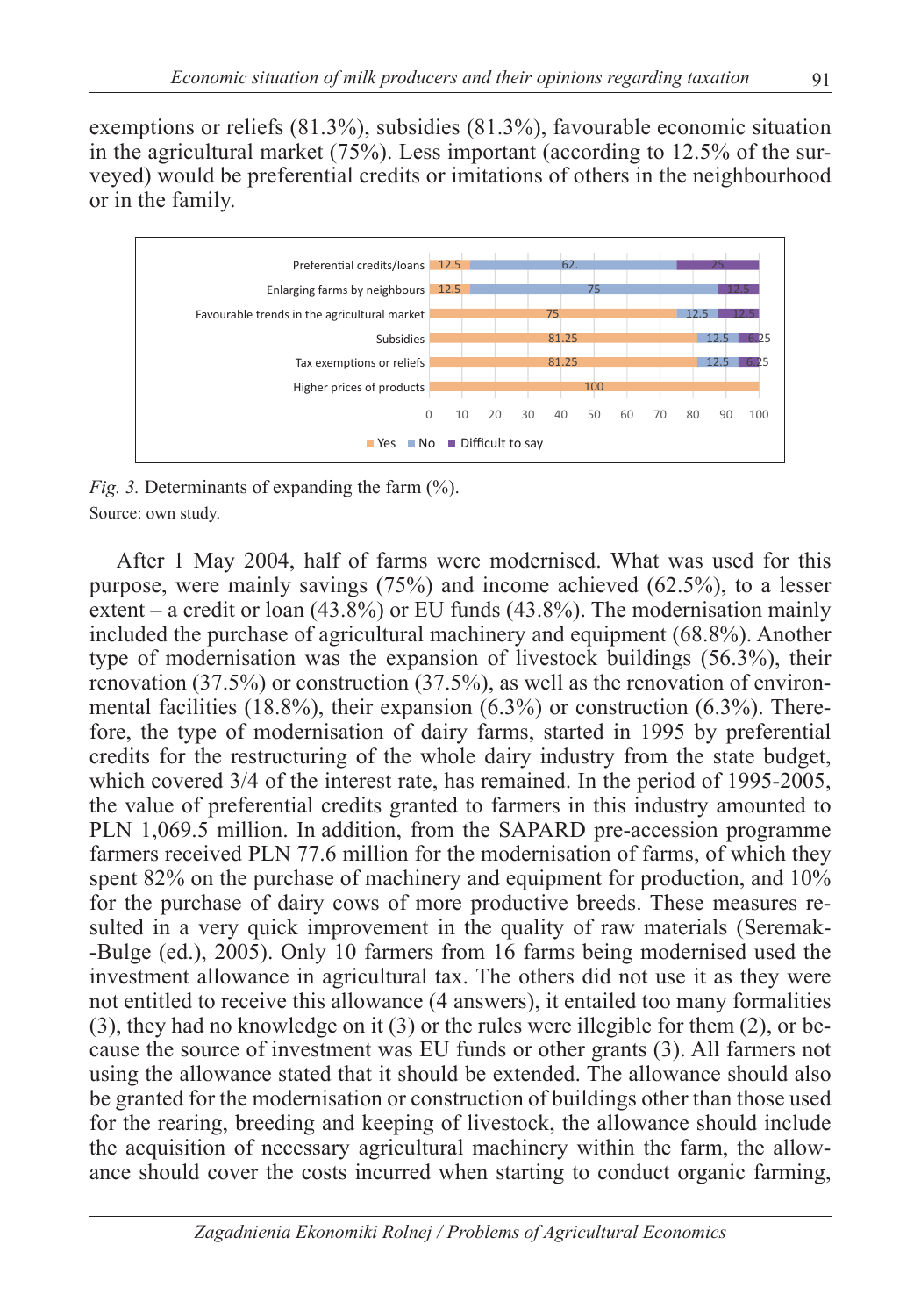more than 25% of the investment costs should be deducted, when the farmer starts conducting the livestock production the allowance should include the primary acquisition of an animal herd.

In the case of another exemption of UAA, where the agricultural production has been ceased (i.e. set-aside relief), from the agricultural tax, only on three farms land was set aside at least once after 1 May 2004. Setting land aside was due to the lack of persons to work, temporary difficulties (economic, personal), receiving an EU subsidy. Two farms set aside between 20% and 30% of the farm's area, and one farm – more than 50%. Farmers did not use the exemption from the agricultural tax for the land on which the agricultural production has been ceased and are unlikely to use it in the near future.

As regards the opinion on the conditions of exempting set-aside land from the agricultural tax, 75% of the surveyed (of 32) believe that the exemption should cover, just like before, less than 20% of the farm's utilised agricultural area. Some respondents would increase this limit to 30% (6 persons) or up to 50% (two persons). The majority of the respondents (81.3%) would not change the number of ha (10 ha) of set-aside land allowing to use the relief. Few would like to have it doubled (9.4%), tripled (3.1%) quadrupled (6.3%). According to 34.4% of the surveyed, the period of exempting set-aside land from the agricultural tax should remain unchanged. The majority would like to shorten it (to 1 year  $-43.8\%$  or 2 years – 9.4%). Few would like to extend it from the current 3 to 4 years (12.5%).

The majority of the respondents believe that the agricultural tax should be paid on the area expressed in conversion hectares (81.3%). For 84.4% of farmers, the basis for the agricultural tax should not be the area expressed in physical hectares. Even more respondents (90.6%) are negative towards the market value of agricultural land as the base for the agricultural tax. The most criticised is the rent value of land (from the amount that can be obtained for land lease) as a taxation base (96.9%).

None of the farmers surveyed has ever been summoned by the tax authority to provide explanations related to the tax being paid. Tax control has been initiated in relation to one farmer. Its initiation resulted from the fact that the taxpayer had received from the tax authority a notice on the initiation of control and the order to prepare for it. This control included the inspection of land and buildings belonging to the taxpayer.

The majority of the farmers surveyed (68.8%) have never submitted a request to initiate a tax procedure for granting a tax relief. Among those who submitted the request, most cases (7) concerned the tax relief in a form of deferring payment of the tax or tax arrears. Few requests concerned the tax relief in a form of arranging instalments for payment of the tax or tax arrears (3) or the tax relief in a form of annulment of tax arrears (1).

The farmers have a poor knowledge on the methods to pay tax liabilities such as paying overpayment towards tax arrears or current liabilities (28.1%), offsetting mutual debts with a local government unit (18.8%), transfer the property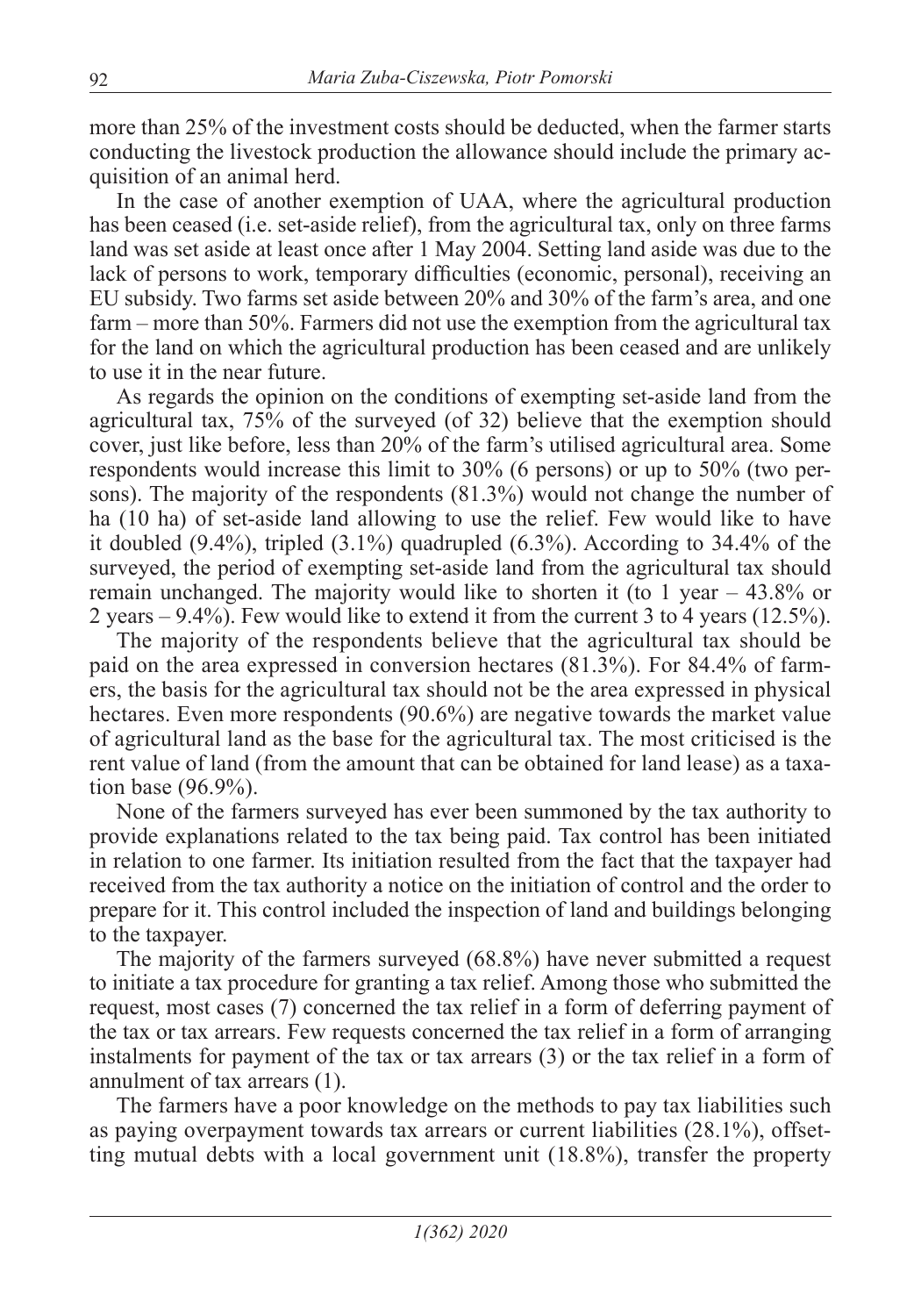ownership or property rights to a local government unit (21.9%). Only two farmers used those methods.

Almost all (93.8%) farmers have knowledge of the possibility of recovering some funds spent on diesel oil used for the agricultural production based on invoices presented. Few (6.3%) believe that the current limit of excise tax refund is satisfactory.

Only one farmer has ever used individual tax law interpretations. Similarly, only one person has ever entered into a dispute with tax authorities regarding VAT taxation of agricultural activity. More than 31% of the respondents use professional assistance in meeting VAT settlement obligations. Among these 10 people, the majority use services of an accounting office, and only one person employs an accountant. It is, therefore, confirmed that Poland belongs to the EU countries where the level of using services by farms is low (Kołodziejczak, 2016).

Among the surveyed, 19 farmers pay the lump-sum tax, 11 settle their tax in line with general principles of taxation (as an active taxpayer settling and paying VAT). One farmer declared being exempt from VAT due to the amount of turnover (exemption for so-called small entrepreneurs) and justified his choice of taxation by failing to meet the conditions for using the status of a lump-sum taxpayer. No response was received from one farm in this regard.

 All farmers who settle their tax in line with general principles of taxation are not "lump-sum taxpayers" because VAT refund in line with general principles of taxation is more beneficial to them. Most of them in recent years have modernised their farm by constructing/expanding buildings or by purchasing new machinery and equipment. And at the time of purchasing agricultural machinery and construction materials, farmers benefit from VAT refunds (Nachtman and Cholewa, 2016). On the other hand, the reasons for non-selection of this type of taxation are not: the need to keep accounts pursuant to separate rules, delivering agricultural products other than those derived from own agricultural activity, conducting non- -agricultural activity in addition to agricultural activity, or the fact that customers of agricultural products derived from own agricultural activity are not active VAT taxpayers (taxpayers settling VAT). Some of these 11 farmers (9 persons) are the purchasers of agricultural products or products provided by lump-sum farmers, or services provided by lump-sum farmers, and do not find formal obligations (issuing RR invoices, making bank transfers, etc.) related to transactions with lumpsum farmers excessively burdensome.

Lump-sum farmers use an exemption for lump-sum farmers, as VAT refund in this form is more beneficial to them (73.7%), VAT settlement in line with general principles of taxation is too complicated and entails too many formal legal obligations, such as, e.g. keeping records, issuing invoices (68.4%), it is beneficial that they do not have to keep records, issue invoices and submit tax returns (78.9%). All lump-sum taxpayers do not conduct any economic activity in addition to agricultural activity as part of which they are lump-sum taxpayers. Exporters (14 farmers) of agricultural products derived from own production do not settle VAT separately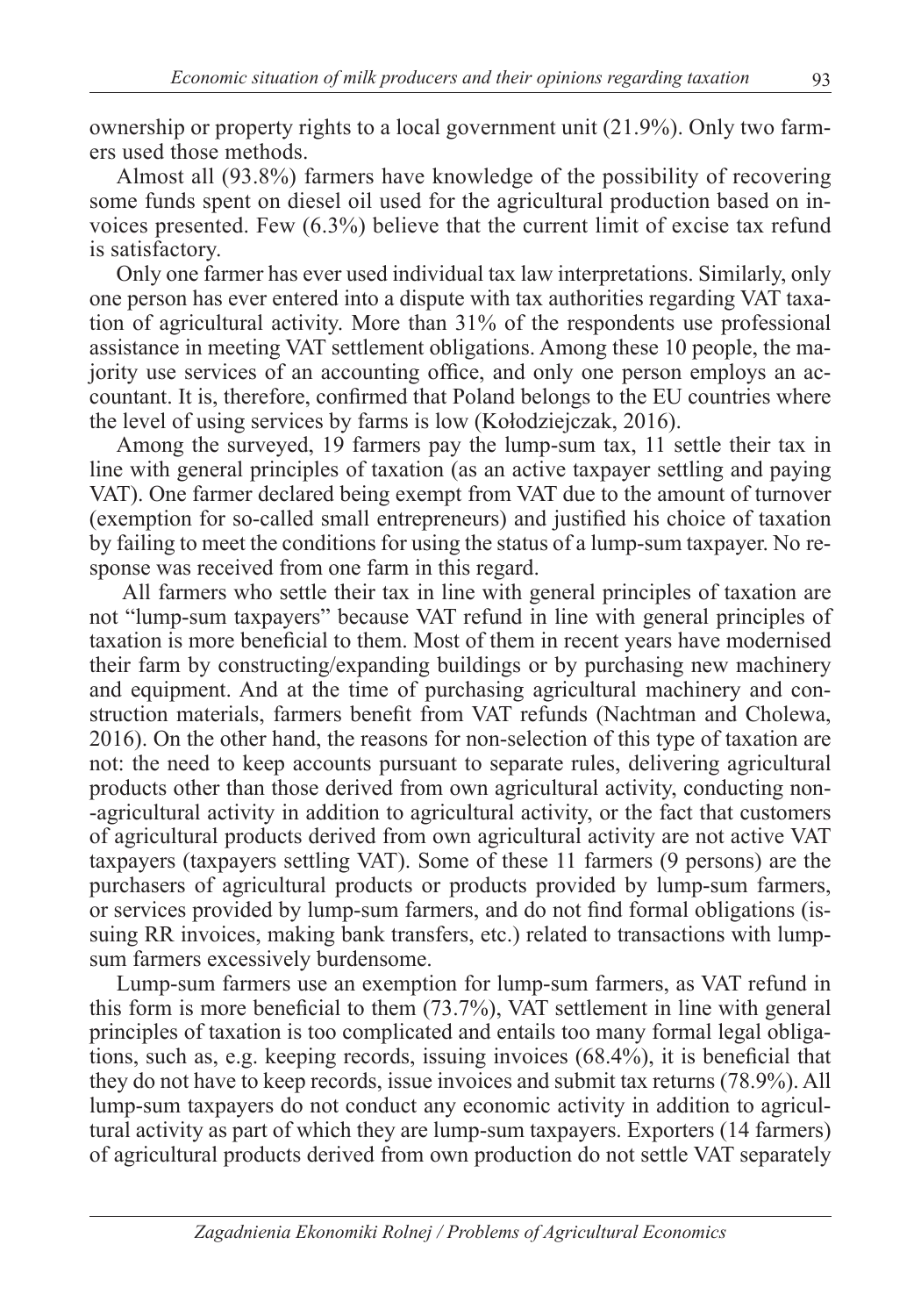for this purpose, inter alia, due to the nuisance resulting from the related recordkeeping. The majority of lump-sum taxpayers (89.5%) believe that the applicable VAT settlement mechanism for lump-sum farmers is beneficial to them. No lumpsum taxpayer has happened to receive lump-sum VAT refund from the purchaser of agricultural products or from service providers.

#### **Discussion and summary**

The basic burden, i.e. the agricultural tax, in its normative shape, demonstrates the elements of the property and income tax (Borszowski, 2013). Its essence consists in burdening the assets, i.e. conversion hectares forming the farm, with the tax obligation. The amount of this levy depends to a large extent on the conditions of conducting agricultural activity, such as economic and natural conditions, while ignoring, for example, the type and level of efficiency of management or connection with farm income (Kisiel and Idźkowska, 2014). The advantages of this tax (low transaction costs, simple calculation, low burden on farmers' income) are less likely to be seen than its disadvantages. Despite the assumptions in the construction, the tax does not take into account the impact of differential rent I on the economic results of farms (Podstawka, 2005). Its form does not encourage farm owners to intensify the production, delays the process of enlarging farms, and thus does not implement a stimulating function, while small proceeds from this tax indicate the low efficiency of this tax (Wasilewski and Ganc, 2012; Forfa, 2011), and the role of land, as the major factor shaping agricultural income, is decreasing (Podstawka, 2000). Social disapproval is expressed against farmers exempt from paying income tax. It refers particularly to large, economically strong farms for which the amount of tax is disproportionate to income achieved (Cholewa and Nachtman, 2014). Existing plans to introduce income tax in relation to personal income achieved from agricultural activity have failed (Chlebicka and Lewandowski-Lepak, 2012).

Therefore, important are scientific studies on the assessment of such a solution by farmers (Kubot and Czubak, 2016; Pawlak, Paszko and Karwacki, 2017) as well as the attitudes of farmers towards the entire taxation system of agricultural activity, especially taking into account the economic situation of farms (Peciakowski and Gizicka, 2018).

Despite the reduction in the study, which is a small study sample, it appears that the findings of the study may be helpful in the study challenge of developing an new structure of taxation of farmers in Poland. The agricultural tax system which has existed for more than 30 years and whose dimension corresponds to a small extent to the profitability of farms and collection does not bring any significant fiscal effets to budgets of local government units is a simple structure (Felis, 2015) that does not go with the requirements of the modern tax system, however, as shown by the studies, it is deeply rooted in the minds of farmers. Some authors believe that such marginal tax burdens on farmers are a hidden form of co-financing for this sphere of economy (Soliwoda and Pawłowska-Tyszko, 2014). It seems that the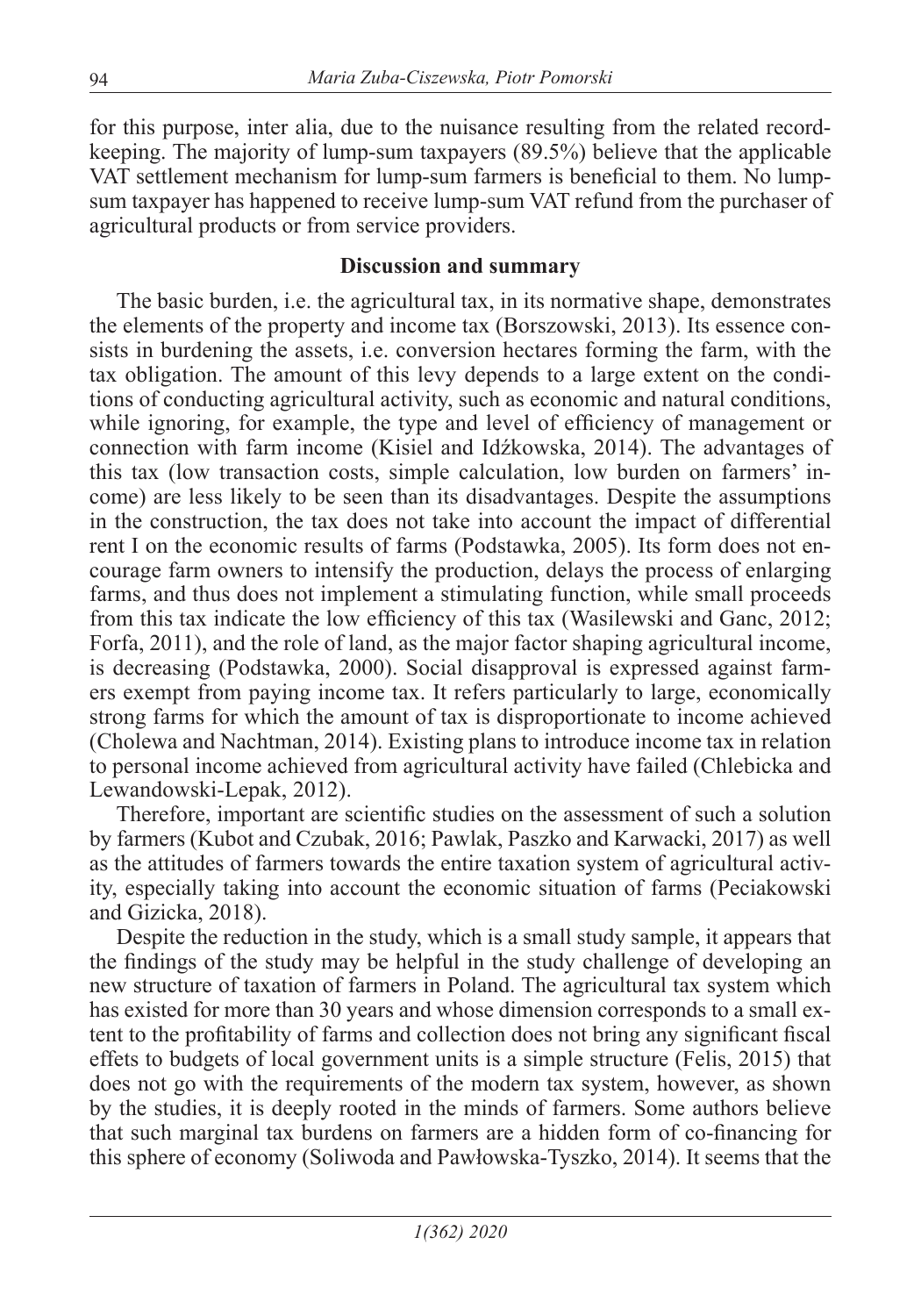greatest challenge in reforming the agricultural sector is to overcome the misgivings of taxpayers as regards the diversification of tax burdens, which is being demanded to be led to covering income from agricultural activity with the general or lump-sum income tax, while excluding from its structure those property elements related to the area of the farm and other real properties used for the agricultural production.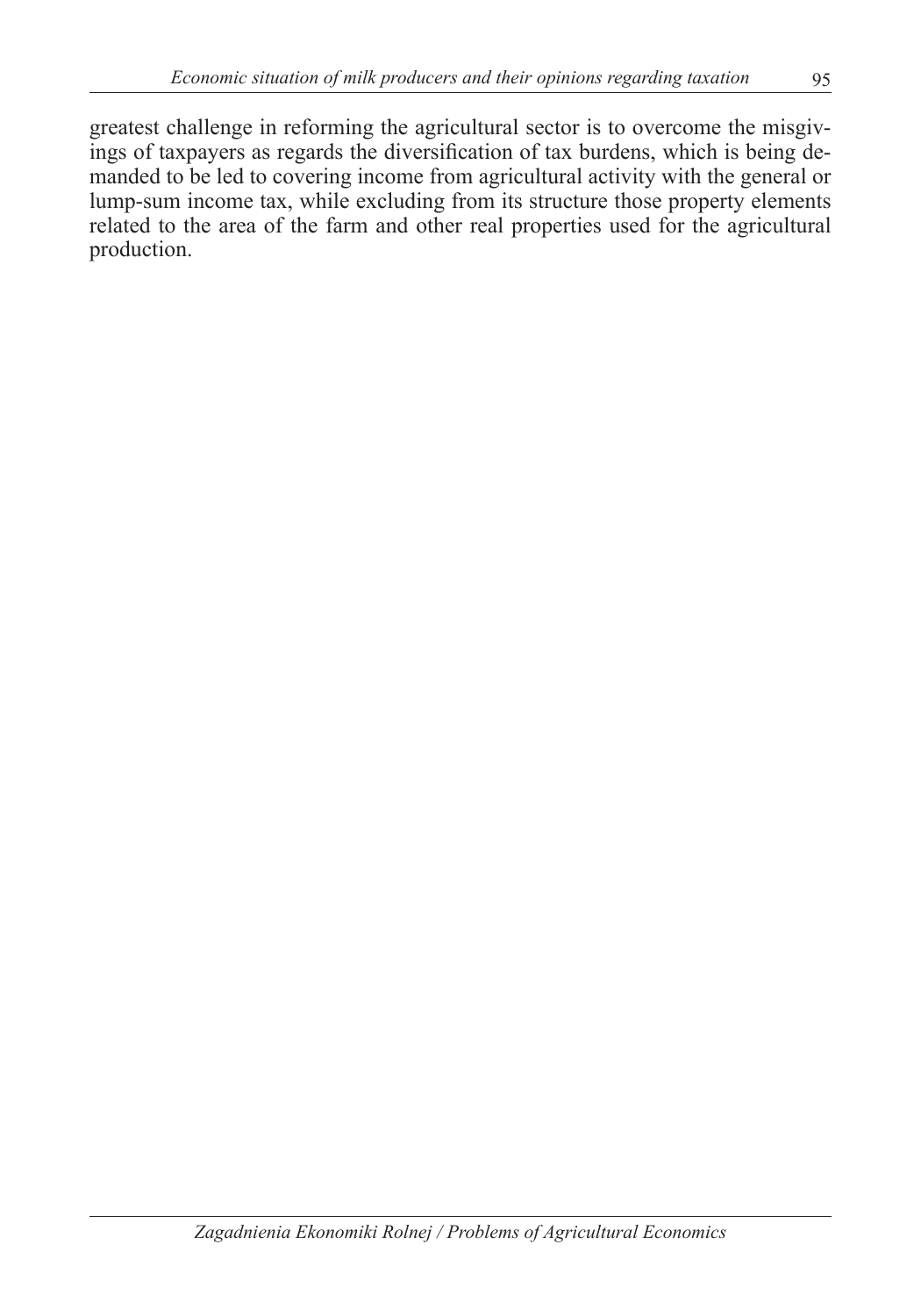#### **References**

- Adamowicz, M. (2019). Wspólna polityka rolna Unii Europejskiej jako forma wsparcia finansowego rolnictwa i obszarów wiejskich. In: S. Juszczyk (ed.), *Finanse agrobiznesu* (pp. 37-103). Warszawa: PWN.
- Borszowski, P. (2013). Podatek rolny. In: R. Mastalski, E. Fojcik-Mastalska (ed.), *Prawo finansowe* (pp. 348-351). Warszawa: Wolters Kluwer.
- Burzec, M. (2018). Opodatkowanie działalności rolniczej w wybranych państwach europejskich. In: P. Smoleń (red.), *Opodatkowanie rolnictwa w Polsce. Weryfikacja założeń. Perspektywa zmian* (pp. 65-127). Warszawa: C.H.Beck.
- Cholewa, I., Nachtman, G. (2014). Analiza przewidywanych skutków wprowadzenia reformy podatkowej w polskim rolnictwie na tle rozwiązań niemieckich. *Zagadnienia Ekonomiki Rolnej, nr 2*(339), s. 104-126.
- Chlebicka, A., Lewandowski-Lepak, R. (2012). Objęcie dochodów z działalności rolniczej podatkiem dochodowym od osób fizycznych w Polsce. *Roczniki Naukowe SERiA*, Vol. XIV, Issue 3, pp. 38-41.
- Czekaj, Z. (2016). Zagrożenia klimatyczne w rolnictwie a ubezpieczenia upraw. *Wiadomości Ubezpieczeniowe*, No. 2, pp. 145-157.
- Dynus, M. (2007). *Polityka fiskalna*. Toruń: TNOiK.
- Figiel, S., Hamulczuk, M., Klimkowski, C. (2012). *Metodyczne aspekty analizy zmienności cen oraz pomiaru ryzyka cenowego na towarowych rynkach rolnych*. Komunikaty, Raporty, Ekspertyzy, Vol. 559. Warszawa: IERiGŻ-PIB.
- Felis, P. (2015). *Agricultural Tax Efficiency in Poland, Management Theory and Studies for Rural Business and Infrastructure Development*, Vol. 37(1), pp. 38-47. DOI: 10.15544/MTS.2015.04.
- Forfa, M. (2011). Podatek rolny a rozwój gospodarstw rolnych. *Zeszyty Naukowe SGGW* – *Ekonomika i Organizacja Gospodarki Żywnościowej*, No. 89, pp. 75-82.
- Gilowska, Z. (2003). Główne słabości polskiego systemu podatkowego. In: A. Pomorska (ed.), *Kierunki reformy polskiego systemu podatkowego* (pp. 37-46). Lublin: Wydawnictwo UMCS.
- Głuchowski, J. (2002). Powody ustanawiania ulg i zwolnień podatkowych. In: J. Głuchowski, D. Handor, J. Patyk, J. Szymańska (ed.), *Formy zmniejszania wysokości podatków w Polsce* (pp. 19-24). Warszawa: PWN.
- Gomułowicz, A., Małecki, J. (2006). *Podatki i prawo podatkowe*. Warszawa: LexisNexis.
- Grądalski, F. (2004). *Wstęp do teorii opodatkowania*. Warszawa: SGH OFICYNA.
- Gruziel, K., Raczkowska, M. (2018). The Taxation of Agriculture in the European Union Countries. *Problems of World Agriculture, No. 18*(4), pp. 162-174. DOI: 10.22630/PRS.2018.18.4.107.
- Hamulczuk, M. (2014). Ryzyko cenowe a zmienność cen i relacji cenowych w rolnictwie. *Roczniki Naukowe Ekonomii Rolnictwa i Rozwoju Obszarów Wiejskich, No. 101*(4), pp. 54-67.
- Heady, C. (2007). Optymalne opodatkowanie jako wskazówka dla polityki podatkowej. In: M. Devereux (ed.), *Efektywność polityki podatkowej* (pp. 44). Warszawa: Wydawnictwo Sejmowe.
- Kata, R. (2010). Korzystanie przez rolników i przedsiębiorców wiejskich z usług bankowych analiza preferencji i ograniczeń. *Zagadnienia Ekonomiki Rolnej, No. 1*(322), pp. 143-162.
- Kisiel, R., Idźkowska, K. (2014). System opodatkowania rolnictwa w Polsce oraz w wybranych krajach Unii Europejskiej. *Zeszyty Naukowe SGGW, Polityki Europejskie, Finanse i Marketing, No. 12*(61), pp. 64-78.
- Kołodziejczak, M. (2016): Ocena korzystania z usług w gospodarstwach rolnych krajów Unii Europejskiej – analiza typologiczna. *Zeszyty Naukowe SGGW w Warszawie – Problemy Rolnictwa Światowego, No. 16*(3), pp. 192-198.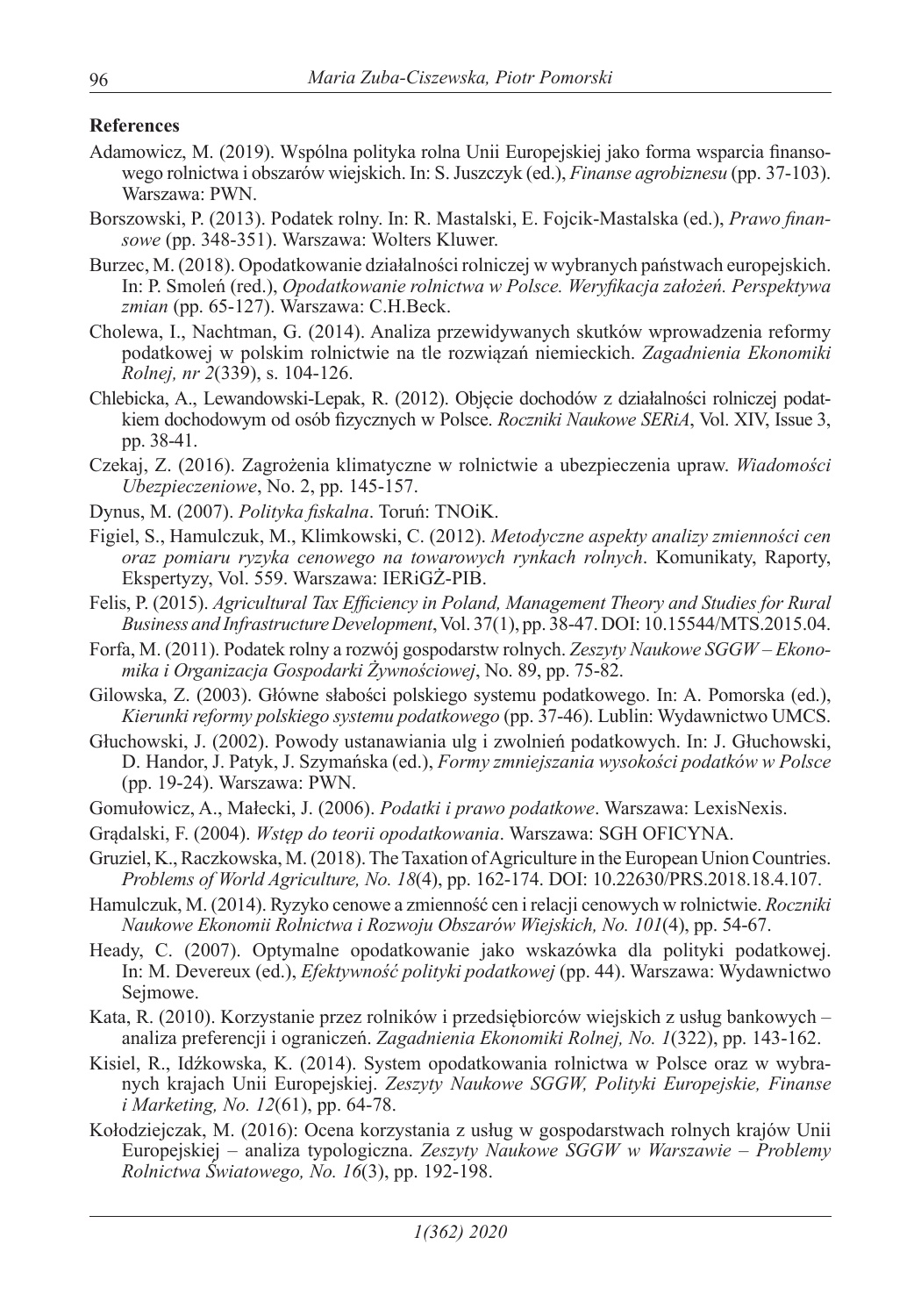- Kołoszycz, E. (2017). Zmienność cen mleka a kształtowanie się nadwyżki na samofinansowanie inwestycji w gospodarstwach mlecznych. *Zagadnienia Ekonomiki Rolnej, No. 2*(351), pp. 77-93. DOI: 10.30858/zer/83021.
- Krzyżanowski, J. (2015). *Wspólna polityka rolna Unii Europejskiej*. Warszawa: CeDeWu.
- Kubot, A., Czubak, W. (2016). Perspektywa wprowadzenia podatku dochodowego w rolnictwie w ocenia rolników. *Journal of Agrobusiness and Rurar Development, 2*(40), pp. 335-344. DOI: 10.17306/JARD.2016.37.
- Kulawik, J., Lelong, P.Y., Pawłowska-Tyszko, J., Soliwoda, M. (2013). *Systemy podatkowe w krajach Unii Europejskiej*. Program Wieloletni 2011-2014, No. 83. Warszawa: IERiGŻ-PIB.
- Kulawik, J., Ziółkowska, J. (2006). *System finansowy rolnictwa a globalizacja finansowa.* Program Wieloletni 2005-2009, No. 50. Warszawa: IERiGŻ-PIB.
- Listokin, Y., Schizer, D. (2013). I Like To Pay Taxes: Taxpayer Support for Government Spending and the Efficiency of the Tax System*. Tax Law Review, No. 66*(2), pp. 179-215.
- Nachtman, G., Cholewa, I. (2016). VAT w funkcjonowaniu gospodarstw rolnych w latach 2010-2013. *Zagadnienia Ekonomiki Rolnej, No. 2*(347), pp. 143-161. DOI: 10.5604/00441600.1203389.
- Owsiak, S. (2002). *Podstawy nauki finansów*. Warszawa: PWE.
- Pawlak, J., Paszko, D., Karwacki, G. (2017). Postawy rolników indywidualnych wobec wprowadzenia podatku dochodowego w rolnictwie. *Roczniki Naukowe SERiA*, Vol. XVII, Issue 4, pp. 225-230.
- Peciakowski, T., Gizicka, D. (2018). Rolnicy w obliczu wyzwań systemu podatkowego w Polsce perspektywa społeczna. In: P. Smoleń (ed.), *Opodatkowanie rolnictwa w Polsce. Weryfikacja założeń. Perspektywa zmian* (pp. 1-22). Warszawa: C.H.Beck.
- Pietrewicz, M. (1993). *Polityka fiskalna.* Warszawa: Poltext.
- Podstawka, M. (1995). *Opodatkowanie rolnictwa i perspektywy jego zmian w Polsce*. Warszawa: Wydawnictwo SGGW.
- Podstawka, M. (2000). *System podatkowy w rolnictwie*. Warszawa: Wydawnictwo SGGW.
- Podstawka, M. (2005). *Podstawy finansów*. Warszawa: Wydawnictwo SGGW.
- Presbitero, A., Sacchi, A., Zazarro, A. (2014). Property tax and fiscal discipline in OECD countries. *Economic Letters, Vol. 124*(3), pp. 428-433.
- Seremak-Bulge, J. (ed.). (2005). *Rozwój rynku mleczarskiego i zmiany jego funkcjonowania w latach 1990-2005*. Program Wieloletni 2005-2009, No. 21. Warszawa: IERiGŻ-PIB.
- Soliwoda, M., Pawłowska-Tyszko, J. (2014). Agricultural Taxation in Poland vs. Solutions in Selected EU Countries. *Economic Science For Rural Development*, No. 33, pp. 99-107.
- Wasilewski, M., Ganc, M. (2012). Funkcjonowanie systemu podatkowego w rolnictwie oraz propozycje zmian w opinii rolników indywidualnych. *Zeszyty Naukowe Uniwersytetu Szczecińskiego. Finanse, Rynki Finansowe, Ubezpieczenia*, No. 689, pp. 725-733.
- Winiarski, B. (2000). Uwarunkowania, cele i dziedziny polityki gospodarczej. In: B. Winiarski (ed.), *Polityka gospodarcza* (pp. 58-79). Warszawa: PWN.
- Żyżyński, J. (2009). *Budżet i polityka podatkowa. Wybrane zagadnienia*. Warszawa: PWN.